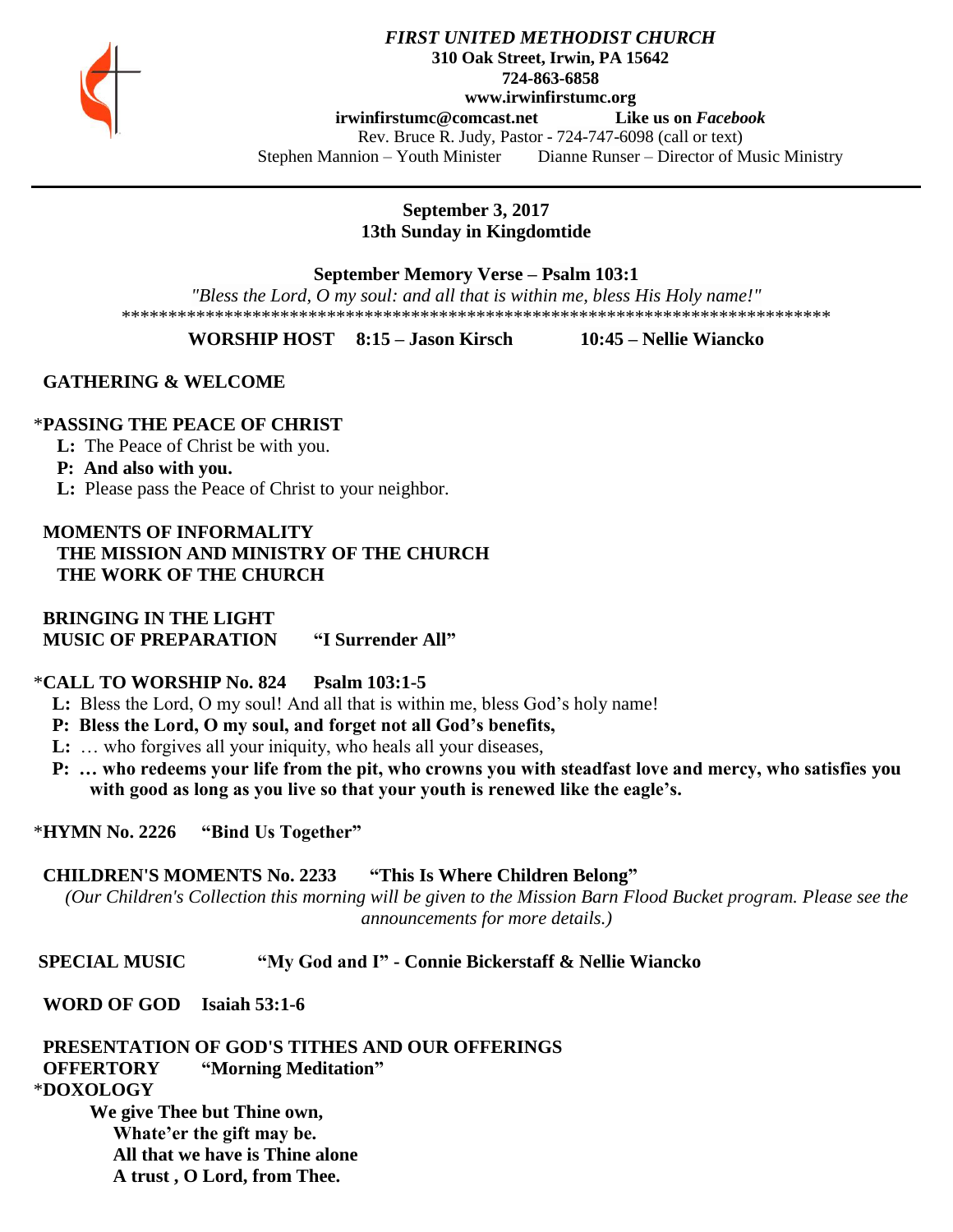## \***PRAYER OF DEDICATION AND THANKS**

\***HYMN No. 528 "Nearer, My God, to Thee"**

 **JOYS AND CONCERNS For our joys we say: "Praise the Lord." For our concerns we say: "Lord, hear our prayers."**

## **PASTORAL PRAYER & THE LORD'S PRAYER**

 **Our Father who art in heaven, hallowed be thy name, thy kingdom come, thy will be done on earth as it is in heaven. Give us this day our daily bread; and forgive us our trespasses as we forgive those who trespass against us. And lead us not into temptation, but deliver us from evil, for thine is the kingdom, and the power and the glory forever. AMEN.**

\***SERMON SCRIPTURE Luke 17:11-19**

 **SERMON "Let the Journey Begin"**

 **SACRAMENT OF HOLY COMMUNION THE INVITATION WORDS OF ASSURANCE SACRAMENT** (All are welcome. Please follow the directions of the ushers.)

\***HYMN No. 338 "Where He Leads Me"**

#### \***BENEDICTION**

\***MUSIC OF PARTING "How Firm a Foundation"**

\***Please stand if you are able** *The service is under the control of the Holy Spirit. The altar rail is always open.*

\*\*\*\*\*\*\*\*\*\*\*\*\*\*\*\*\*\*\*\*\*\*\*\*\*\*\*\*\*\*\*\*\*\*\*\*\*\*\*\*\*\*\*\*\*\*\*\*\*\*\*\*\*\*\*\*\*\*\*\*\*\*\*\*\*\*\*\*\*\*\*\*\*\*\*\*

## **ATTENDANCE LAST WEEK**

**Saturday: 26 Sunday: 8:15 - 64 10:45 – 94**

## **SERVING YOU TODAY**

**GREETERS:** 8:15 – Barbara Ceresa & Connie Fontana

10:45 – Lee Stewart & Edith Bush

**USHERS TEAMS:** 8:15 – Men's Group 10:45 – Lou Berta

**SOUND TEAM:** 8:15 – Fritz Runser 10:45 – Josh Burger

**NURSERY:** Our Nursery (birth through age 5) is open during the 10:45 worship service. In the event that there is no attendent in the nursery, parents are still welcome to use the nursery however they must stay with their children.

**ALTAR FLOWERS:** The flowers on the Altar today are presented in memory of Bill Sterling from Shelby Stetzer and Ian Bergbigler.

\*\*\*\*\*\*\*\*\*\*\*\*\*\*\*\*\*\*\*\*\*\*\*\*\*\*\*\*\*\*\*\*\*\*\*\*\*\*\*\*\*\*\*\*\*\*\*\*\*\*\*\*\*\*\*\*\*\*\*\*\*\*\*\*\*\*\*\*\*\*\*\*\*\*\*\*

**THE UPPER ROOM** for September/October is now available in the narthex. This daily devotional with passages selected from the Bible encourage you to spend time with God each day. Praying and reading the Bible will help you recognize how His Word applies to everyday life. Pick one up today.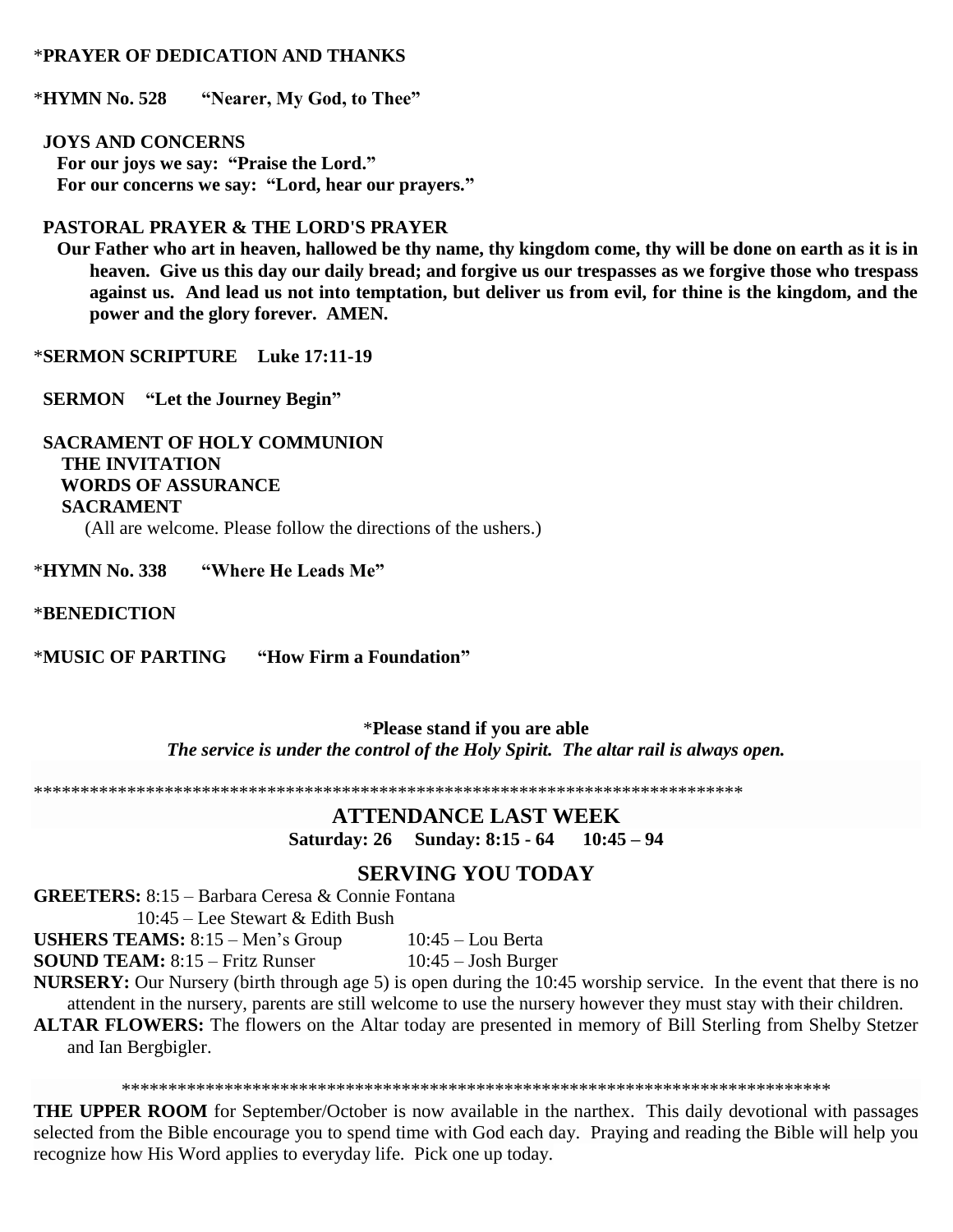#### THIS WEEK AT OUR CHURCH 8:00 AM - 1:00 PM on Monday thru Thursday; 8:00 AM - Noon on Friday Pastor Bruce - 10:00 AM - 1:00 PM Tuesday, Wednesday & Thursday 724-747-6098 (call or text) or email at preacherptl@gmail.com

Please feel free to contact Pastor Bruce if you are in need of a pastoral visit.

## **Today, Sunday, September 3**

**Communion Sunday** 8:00 Praver 8:15 Worship Service 9:30 Adult Sunday School 10:45 Worship Service 12:15 Choir Student meeting (see announcement below)

**Monday, September 4** Labor Day Holiday - Office Closed

**Tuesday, September 5** 6:15 TOPS 7:30 NA

#### **Wednesday, September 6**

9:00 Women's Day Apart at Camp Allegheny 1:00 Bible Study 6:00 Lay Leadership Committee

## **Thursday, September 7**

6:15 Cathedral Bells  $6:30\text{ NA}$  $7:15$  Choir

**Friday, September 8** 9:00 Food Bank Truck-help needed

**Saturday, September 9** 9:00 Food Bank – help needed 1:00 Drug Seminar 6:00 Contemporary Worship Service

#### **Next Sunday, September 10 Sunday School for all ages begins** 8:00 Prayer 8:15 Worship Service  $8:45 - 10:30$  Pancake Breakfast 9:30 Sunday School & Youth Church

10:45 Worship Service 12:15 Sonshiners

**CHOIR STUDENT MEETING:** There will be a brief meeting immediately after the 10:45 AM service in the front of the sanctuary for any student (and their parents) who might be interested in singing or ringing this school year. We will confirm rehearsal times and answer questions at this meeting.

## **ANNOUNCEMENTS – 9/3/2017**

**CHILDREN'S COLLECTIONS:** The Children's Collections this week will be given to UMCOR (United Methodist Committee On Relief) to assist the Hurricane Harvey victims, Advance #901670. As heavy rain and flooding from Hurricane Harvey continued and thousands were forced from their homes in Southeast Texas and other areas of the Gulf Coast, people throughout the nation looked for ways to help. The Western Pennsylvania Conference office has received numerous questions from churches and individuals looking for ways to respond.

I Inited Methodist Committee On Relie

"Right now, the best ways to help are through prayer, monetary donations to the United Methodist Committee on Relief (UMCOR) U.S. Disaster Response fund, and by assembling UMCOR relief kits," said the Rev. Stephanie Gottschalk, WPAUMC Missions Coordinator.

"While we may feel called to rush to the aid of those in need, the affected local areas are overwhelmed and local residents are being housed in hotels and shelters. An influx of volunteers puts a strain on available resources," she explained.

UMCOR already has boots on the ground and will be distributing emergency funds to affected areas through the annual conferences affected by the flooding.

UMCOR spends 100 percent of designated donations on the projects our donors specify. When UMCOR donors give their time, money, and supplies, they join UMCOR as the hands and feet of Christ.

Food Back Pack Programs: 8/27 - \$207.50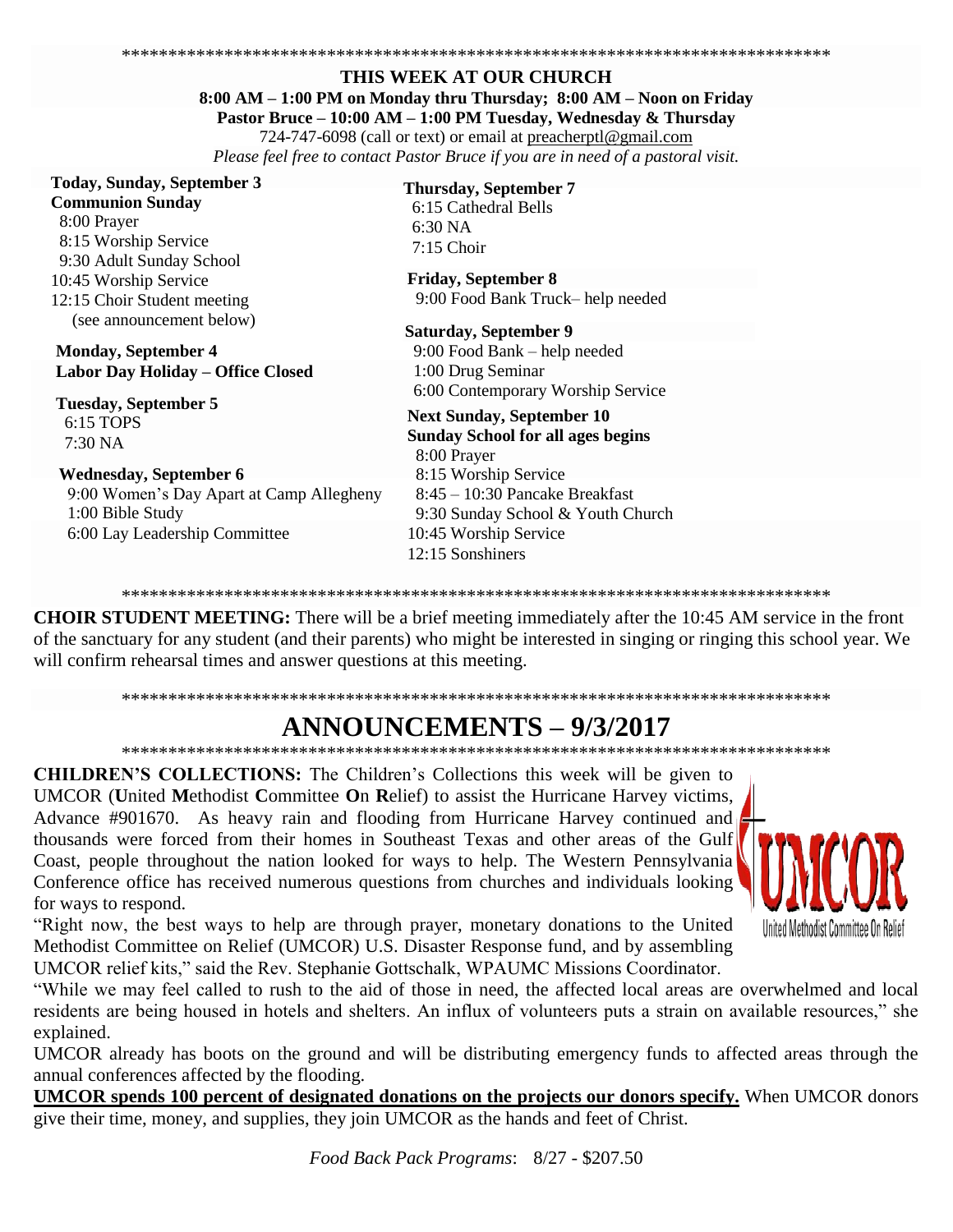## **ADDICTION ADDRESSED A COMMUNITY EDUCATION**

SPONSORED BY: First United Methodist Church of Irwin 310 Oak Street, Irwin, PA 15642

# **Saturday, September 9, 2017 1:00pm-3:00pm**

Learn how addiction is impacting our community and what is being done to address this epidemic!

### **FREE LUNCH EVERYONE IS WELCOME!** \*\*\*\*\*\*\*\*\*\*\*\*\*\*\*\*\*\*\*\*\*\*\*\*\*\*\*\*\*\*\*\*\*\*\*\*\*\*\*\*\*\*\*\*\*\*\*\*\*\*\*\*\*\*\*\*\*\*\*\*\*\*\*\*\*\*\*\*\*\*\*\*\*\*\*\*



# Sunday, September 10, 2017

Sunday school is starting up again for the fall! We will be starting on September  $10<sup>th</sup>$  at 9:30 am in the elementary wing of the church. Please plan on attending for a fun time! There will be a Bible lesson by the pastor and some face painting by Mrs. O'Reilly and of course snacks. It will be a fun time to kick off our Sunday school year! This year the little ones from Mrs. Weber's

class will be meeting in a brand new room, so everyone is asked to please meet in large meeting room off the mezzanine. Any questions please contact Becky Platt at 412-816-1906

\*\*\*\*\*\*\*\*\*\*\*\*\*\*\*\*\*\*\*\*\*\*\*\*\*\*\*\*\*\*\*\*\*\*\*\*\*\*\*\*\*\*\*\*\*\*\*\*\*\*\*\*\*\*\*\*\*\*

**ADULT SUNDAY SCHOOL CLASS:** Looking for an Adult Sunday School Class to join? Come downstairs to the Harvester's Class! After taking a summer break, we will be starting up again on **Sunday, September 10th at 9:30**. There is coffee, tea, hot chocolate and baked goods provided for any singles, parents and grandparents to enjoy while watching a video or during our class discussion. We will be doing (2) studies from Andy Stanley. The first is titled "Christian - It's not what you think". What does it *really* mean to be a Christian? The second is titled "Follow - No Experience Necessary". Jesus doesn't expect you to be perfect. Journey through the Gospels and Jesus' teaching on what it means to follow.

Mark your calendars! Join us...we pray, study and laugh together!

**Youth Church** begins next Sunday (September 10) during Sunday school hour and late service. (9:30-11:45 am). Join us for music, fun, a message just for the youth, and donuts!

**The Youth Center** opens Wednesday September 13th at 5 pm. It will run each Wednesday from 5-8 pm. Come to just hang out! Included will be open gym, a movie, food, pool, ping pong, air hockey, and a gaming room! Parents must attend the first time their student attends to sign a release. Accommodations can be made if you are unable to accompany your student.

For any questions, contact Stephen at [pastormannion@gmail.com,](javascript:window.top.ZmObjectManager.__doClickObject(document.getElementById(%22OBJ_PREFIX_DWT4424_com_zimbra_email%22));) or at 412-610-3289.

# *Come join the fun!*

\*\*\*\*\*\*\*\*\*\*\*\*\*\*\*\*\*\*\*\*\*\*\*\*\*\*\*\*\*\*\*\*\*\*\*\*\*\*\*\*\*\*\*\*\*\*\*\*\*\*\*\*\*\*\*\*\*\*\*\*\*\*\*\*\*\*\*\*\*\*\*\*\*\*\*\*



**Teen Center begins September 13th!** Stay tuned for more details. We are in need of: 1) money to help purchase gaming equipment and TV's

2) volunteers to help chaperone and/or help in homework room. A minimum once a month

commitment is all that is necessary. Volunteers will likely be the most difficult aspect of this, so PLEASE help!

Contact Pastor Stephen if you are interested. [pastormannion@gmail.com,](javascript:window.top.ZmObjectManager.__doClickObject(document.getElementById(%22OBJ_PREFIX_DWT1746_com_zimbra_email%22));) 412-610-3289